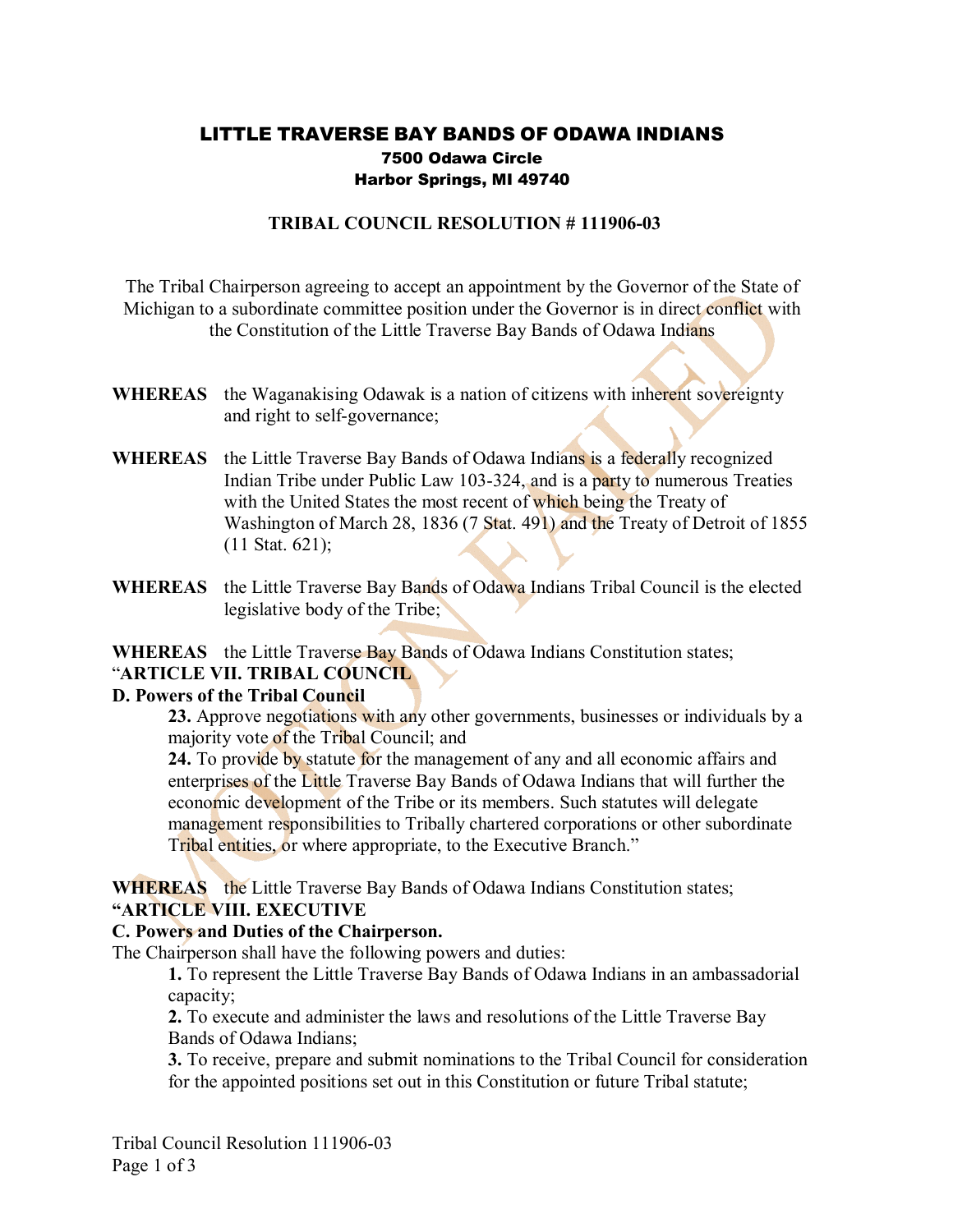**4.** To make recommendations to the Tribal Council on matters of interest or benefit to the Little Traverse Bay Bands of Odawa Indians;

**5.** To oversee all Tribal Executive departments, boards, commissions and committees created by the Tribal Council;

**6.** Shall submit monthly written reports of his/her oversight responsibilities of Tribal operations to the Tribal Council; and

**7.** Submit a proposed budget for the next fiscal year to the Tribal Council."

- **WHEREAS** the State of Michigan is currently suing the Little Traverse Bay Bands of Odawa Indians Tribe in an effort to obtain 8% of the Tribe's slot machine revenues without providing promised exclusivity agreed upon in the gaming compact;
- **WHEREAS** the Little Traverse Bay Bands of Odawa Indians Tribal Chairperson has negotiated in secret with the Governor of the State of Michigan to sit on an economic development commission that is subordinate to the Governor;
- **WHEREAS** the Little Traverse Bay Bands of Odawa Indians Tribal Council has adopted no statutes authorizing this economic affair;
- **WHEREAS** the Little Traverse Bay Bands of Odawa Indians Tribal Council has approved no such negotiations and found out about them by accidental announcement from one of the Governor's subordinates;
- **WHEREAS** the Little Traverse Bay Bands of Odawa Indians Tribal Constitution does recognize the sovereignty of other nations an pledges the Tribe's governing bodies to maintain relations with other sovereigns, it does not authorize the Chairperson to hold a subordinate position for another sovereign without explicit authorization of the Tribal Council and in the case of economic affairs the Constitution requires such authorization be in the form of a statute.

**THEREFORE, BE IT RESOLVED** that the Tribal Council declares the Tribal Chairperson accepting a position subordinate to the Governor of the State of Michigan is in conflict with the Tribal Constitution giving the appearance of subordinate sovereignty and poses a conflict in the economics based litigation between the Tribe and the State;

**FINALLY BE IT RESOLVED,** the Little Traverse Bay Bands of Odawa Indians Tribal Council demands the Tribal Chairperson remove his name from consideration for this position subordinate to the Governor of the State of Michigan